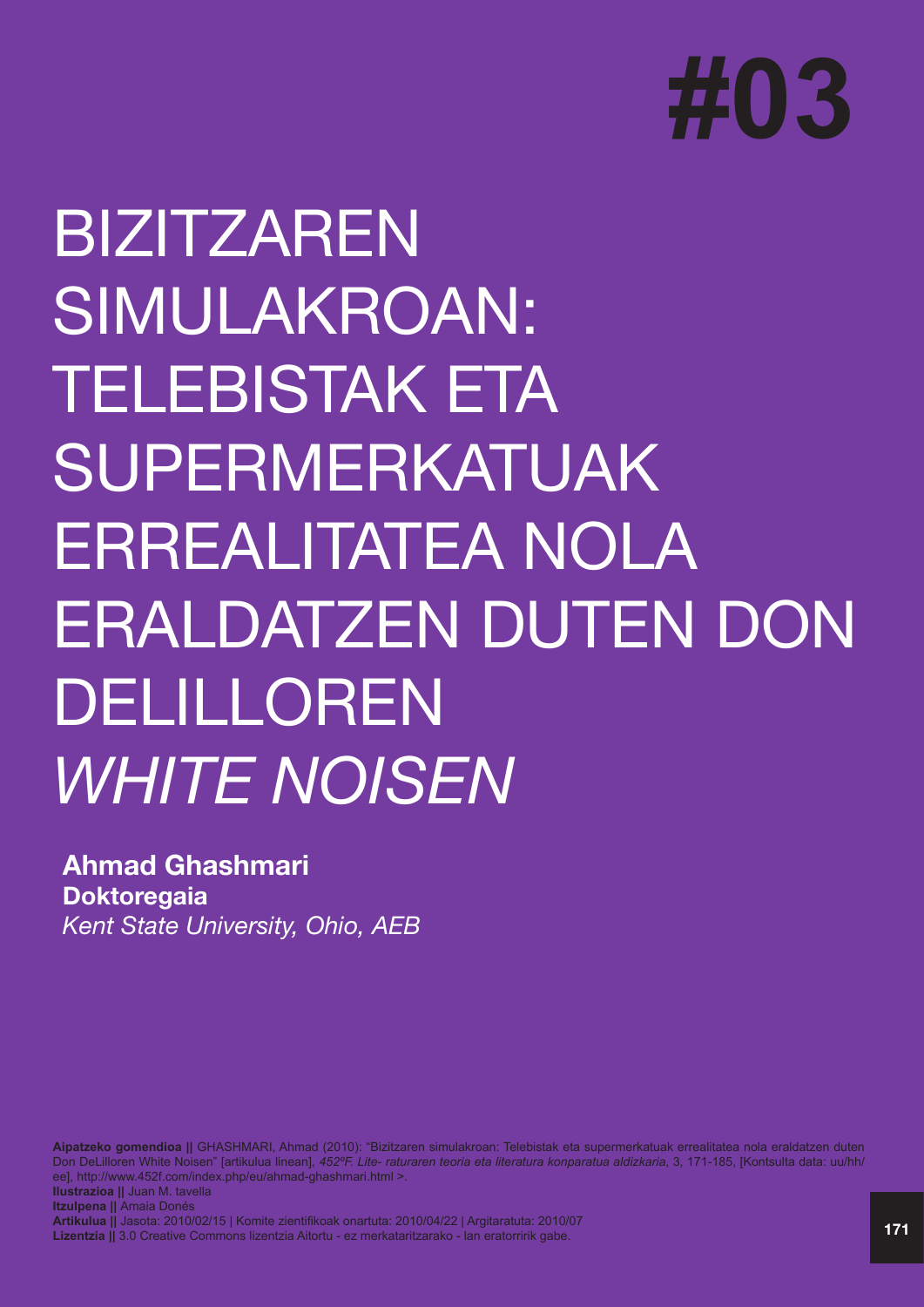



**Laburpena ||** Artikulu honek simulazioak, hipererrealitateak eta kontsumismoak Don DeLilloren *White Noise* eleberrian izan duten eragina aztertzen du. Egileak esanahia ezabatu edo deuseztatzen dituen inperiotzat ditu teknologia eta komunikabideak. Telebista eta irratiko berri eta zurrumurruek eta irudi medikoak sortzeko tresnek jendearen bizimoduarekin nahastu dira azkenaldiko kultura kapitalista honetan. Are gehiago, lan honek simulazioen bidez sortutako hipererrealitateari buruzko alderdi batzuk argituko ditu. Ikusiko dugun bezala, errealitate mota hau errealitatea bera baino errealagoa bihurtu da. Gero, supermerkatuen eragina eta kontsumokulturaren hedapena aztertuko ditugu. Ekoizpen eta kontsumoak esanahi berria hartu dute "azaleko" gizarte honetan, eta jendeak gauzak ulertzeko moduan eta errealitatean eragina dutela ikusiko dugu.

**Gako-hitzak ||** Postmodernismoa | Don DeLillo | XX mendeko Estatu Batuetako fikzioa | Simulazioa.

**Abstract ||** This paper examines the impact of simulation, hyperreality, and consumerism on Don DeLillo's novel *White Noise*. It discusses how the novel pictures technology and mass media as an empire of signs and codes that erase or implode meaning. TV, radio reports and tidbits, and medical imaging devices are intertwined with many aspects of people's lives in this late capitalist culture. Furthermore, the paper will shed some light on the issue of hyperreality which is generated by simulations. We will see how this new type of reality becomes more real than reality itself. Then, the influence of the supermarket and the emergence of consumer culture will be discussed. We will see how production and consumption have gained a new different meaning in this new «superficial» society and how it reshapes people's understanding and interaction with reality.

**Key-words ||** Postmodernism | Don DeLillo | 20th Century American Fiction | Simulacrum.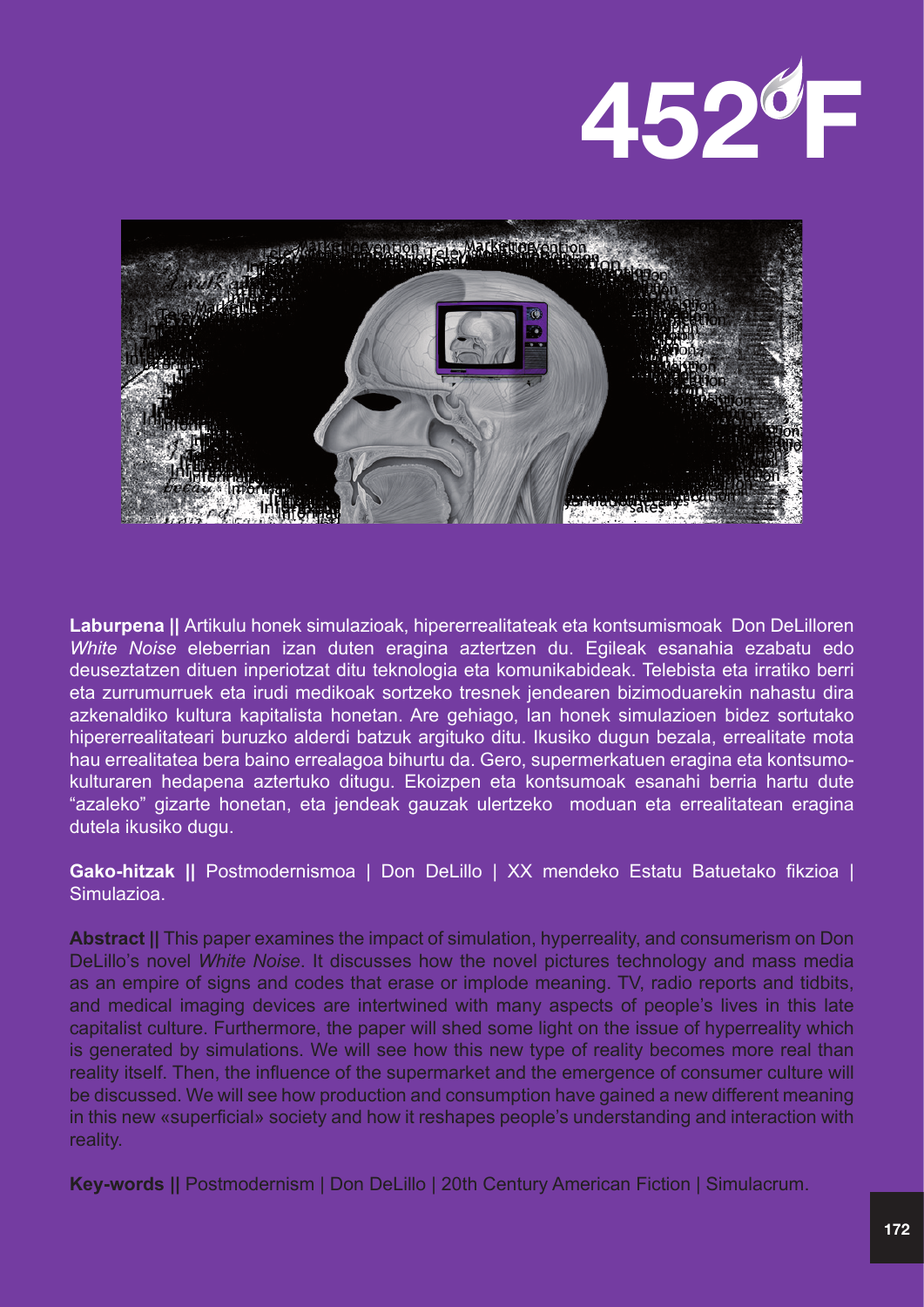Artelan bat aukeratu beharko bagenu laurogeiko hamarkadako Estatu Batuak deskribatzeko, eta testuinguru horretan teknologiak eta merkataritza-guneek sortzen ari zen kontsumo-kulturan izandako garrantzia islatzeko, zalantzarik gabe, lan hori Don DeLilloren *White Noise* izango litzateke. Eleberri hau, hitz gutxitan, Estatu Batuetako bizimodu garaikidearen kritika postmodernotzat har daiteke. Ez da harritzekoa lan honek National Book Award saria irabazi izana 1985ean, argitaratu eta gutxira. Gainera, DeLilloren ospea eta irakurle kopurua nabarmen hazi ziren lan honi esker. Eleberriak bizitza postmodernoaren arlo nagusiak ukitzeaz gain, eguneroko bizitzan teknologia eta elektronikak duten eragina azaltzen du. Telebista garai honetako ikur nagusitzat dauka. Jendea bere bizitza arruntean murgilduta azaltzen zaigu: telebistak gidatutako bizitza daukate eta gauzak telebistak dioenaren arabera sinisten dituzte (edo ez dituzte sinisten). Supermerkatuak –edo hipermerkatuakjendearen bizimodua kontrolatzeko esparru berritzat azaltzen dira istorioan eta bizimoduari esanahi berria ematen diote kontsumokultura postindustrialean.

Hasteko, telebista, eleberrian azaltzen den bezala, gaur egungo bizimoduan daukagun tresna teknologiko garrantzitsuena da. Toki garrantzitsua betetzen du norbanakoen bizitzan, eta errealitatearen eta egiaren irizpideak ere aldatzeko ahalmena du. Telebista errealitate berria bihurtu zaigu –agian errealitatea bera baino errealagotzat hartzera ere heldu gara. *White Noise*n telebista Jack Gladney eleberriko pertsonaia nagusia bera bezain garrantzitsua da. Eleberriaren mundua betetzen du istorioarekin tartekatzen den bakoitzean, bai atzetik entzundako zurrumurru gisa, bai pasarte osoak lehen planora ekarriz. Telebistak jende guztia kontrolatzen duela dirudi; telebistarengan baino ez dute sinisten pertsonaiek. Leonard Wilcoxek bere lan "Baudrillard, DeLillo's *White Noise* and the end of heroic Narrative"-n dio: "*White Noise* is bathed in the eerie glow of television" (Wilcox, 2003:355). Murray Siskind Collegeon-the Hill eskolan Jacken lagun eta ikaskide izateaz gain, ikono bizidunetan benetako aditua da, eta telebista jakituria iturri berritzat eta bizitza garaikidearen sortzailetzat onartzen duen pertsonaietako bat da. Honelaxe deskribatzen du esperientzia:

> You have to learn how to look. You have to open yourself to the data. TV offers incredible amounts of psychic data. It opens ancient memories of world birth. It welcomes us into the grid, the network of little buzzing dots that make up the picture pattern. There is light, there is sound...look at the wealth of data concealed in the grid, in the bright packaging, the jingles…the medium practically overflows with sacred formulas if we can remember how to respond innocently. (DeLillo, 1985: 51)

Murrayren deskribapen honek erakusten digu nola telebistaren hipererrealitatea, "zurrumurru etengabearen sareak" sortua, errealitatea bera baino errealagotzat hartzen duen jendeak nahiz eta ez den erreala, eta nola ikusleek beren zentzumen guztiak informazio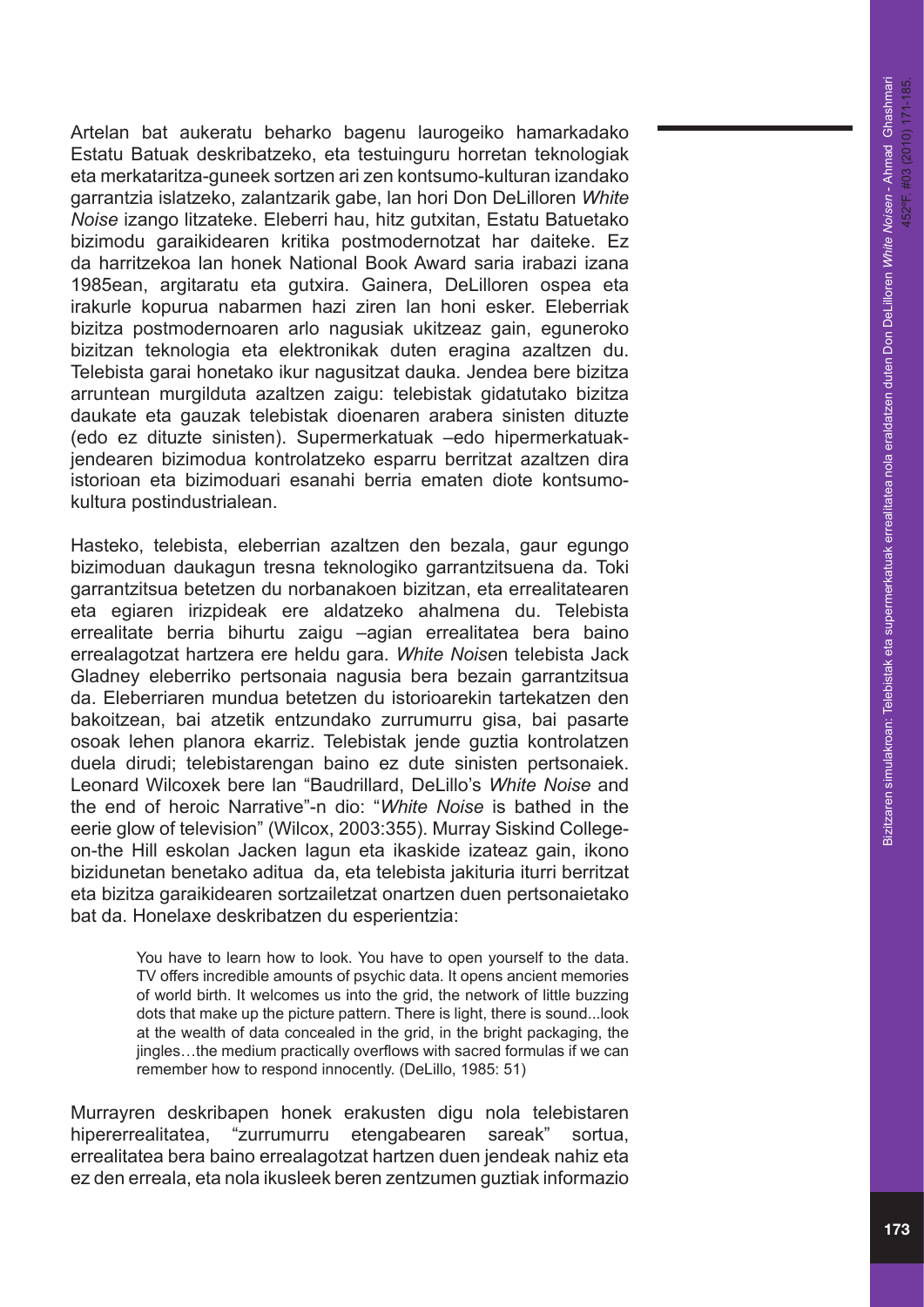iturri honen mende uzten dituzten. Baina, zergatik eman behar dute amore masek? Eta non dago prozesu honetan hartzailearen tokia?

Jean Baudrillard teorialari frantsesaren arabera, konturatu gabe edo modu pasiboan erantzun bat ematea informazioa jasotzeko modu bat da, informazioa jaso eta esanahiari uko egiteko modu bat alegia; berak esaten duen moduan "ez-jasotzea". Hau "masen estrategia" gisa deskribatzen du; bere hitzetan: « [it] is equivalent to returning to the system its own logic by doubling it, to reflecting meaning, like a mirror, without absorbing it» (Baudrillard, 1988: 59). Baudrillardek dio komunikabideen helburu nagusia norbanakoak pribatizatzea dela; hori lortzeko, hartzaileak simulakro batean bizitzera behartzen ditu, batez ere telebistak sortutako simulakroan. Era honetan, ez daukate beste irtenbiderik esanahiari uko egin eta irudiak adierazle gisa hartzea baino. Honek esan nahi du esanahia komunikabideek hartu eta xurgatu dutela, edo komunikabideek "erakarri" dutela. Komunikabideek esanahia eta gizartea "xurgatzen" dutelakoa Kanadako teorialari Marshall McLuhanek plazaratu zuen lehenengo aldiz. Bere liburu *The medium is the Message*n (1967) McLuhanek defendatzen du komunikabideak ez direla medioa eta subjetuaren arteko sozializazioaren iturri, eta mezua medioan dagoela. Era berean, esanahiaren eduki guztiak medioak xurgatu ditu, eta garrantzia duen bakarra medioa edo forma da, eta ez edukia. Era honetan, medioa mezu bilakatzen da.

Baudrillard eta McLuhanen antzera, DeLillok ere uste du telebista medioa eta mezua dela, eta hori lortzeko bizitza errealarekin harremanik ez duten eredu eta kodeak simulatzen dituela. Murray Siskindek telebista objetu fetxitistatzat dauka; eleberriaren momentu batean Jacki azaltzen dio nola bere egunerokotasuna tresna hau sartzearekin batera aldatzen den: «I've been sitting in this room for more than two months, watching TV into the early hours, listening, taking notes» (DeLillo, 1985: 50-51). Murrayk ez du ukatzen telebistak simulazio hipererreala dakarrenik, eta ez dela pantailan agertzen den irudia baino gehiago. Esperientzia "ia mistikotzat" hartzen badu ere, badaki sakonean ezer gutxi dela, «sealed-off, timeless, selfcontained, (and) self-referring» (DeLillo, 1985: 51).

Harrigarriagoa dena da, *White Noise*n deskribatzen den moduan, telebistak heriotza eta hondamendiak ikuskizun bihurtzen dituela. Jendeak benetan izugarriak diren hondamendien irudiak ikusten ditu eta zirrara sentitzen du. Gladney familia telebista aurrean elkartzen da hondamendiak ikustera, eta kideren bat falta bada, elkarri deitzen diote azkar hurbil daitezen telebistara gertatutakoa ikusteko. Hegazkin istripuak edota sumendien ondorio suntsigarriak ikusi eta zirrara sentitzen dute. Jackek, momentu batean jendeak telebistan agertutakoa ikustean sentitzen duen "estasi" hau zalantzan jartzen du: «Why is it, that decent, well-meaning, and responsible people find themselves intrigued by a catastrophe when they see it on TV?»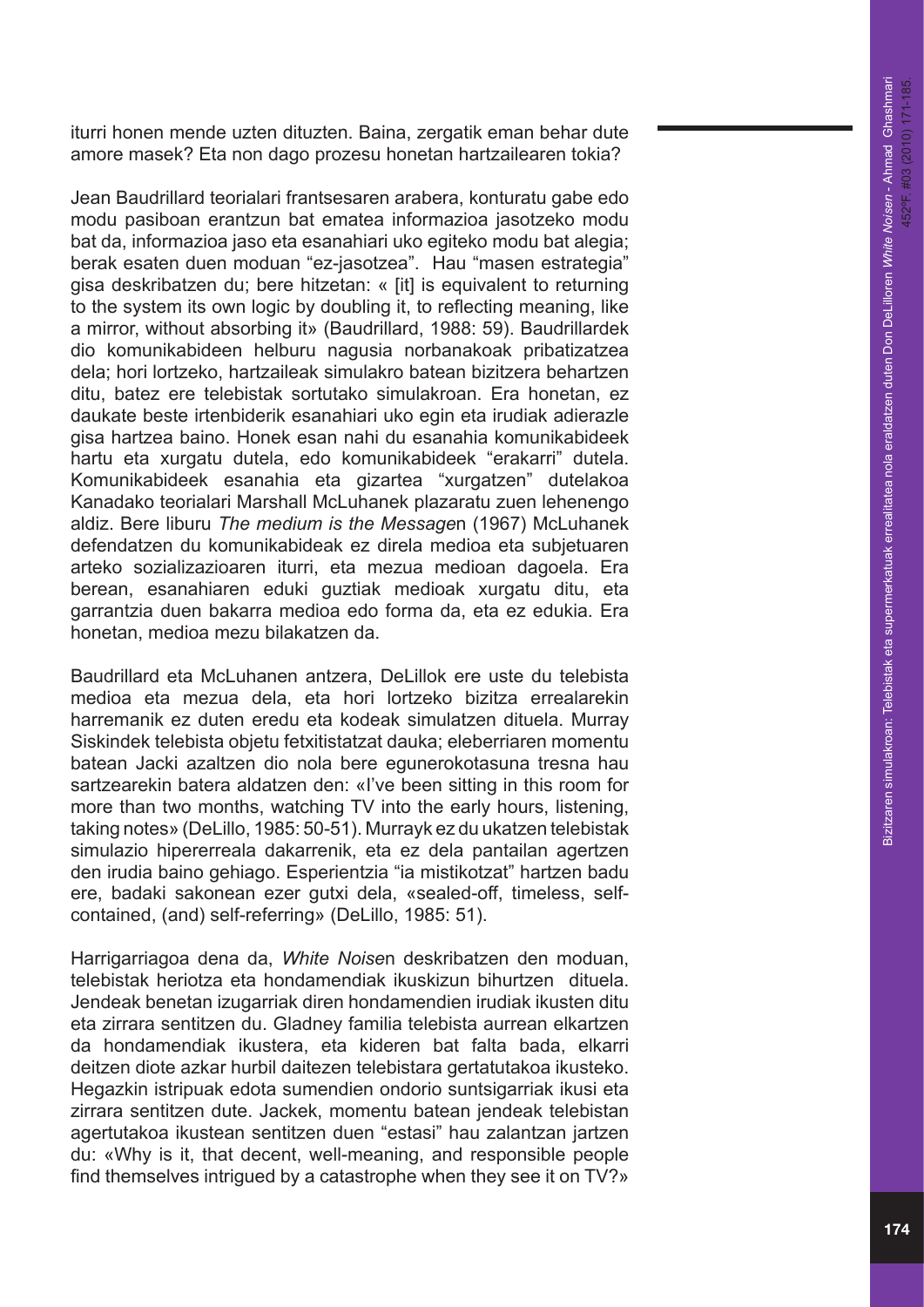(DeLillo, 1985: 65). DeLillok Jacken sentimendua naturala dela dio, ikusleak apurtu nahi baitu «[with] the incessant bombardment of information» (DeLillo, 1985: 66).

Orain, aipatu beharrekoa da eleberriaren estilo narratiboa, modu batean edo bestean, telebistak gauzak narratzeko duen moduaren antzekoa baita. Telebistaren antzera, eleberriak ere informazio fluxu bat eskaintzen du, batez ere Gladneytarren elkarrizketen bitartez, baina euren esanahia xurgatua dago. Elkarrizketa horiek, gehienetan, amaigabeak eta testuingurutik ateratakoak dirudite; ez daukate inolako esanahirik, euren asmoa ez da esanahia ematea edo partekatzea, galduta sentiarazten gaituzte eta gure burua islatzen dute. Era honetako beste elkarrizketa baten adibide da Gladneytarrek "Dylar"-ari buruz izandakoa. Dylarra Babettek, Jacken emazteak, heriotzari zion beldurra ahazteko hartu ohi zuen droga esperimentala da:

> «What do you know about Dylar?» «Is that the black girl who's staying with the Stovers?» «That's Dakar,» Steffie said. «Dakar isn't her name, it's where she's from,» Denise said. «It's a country on the Ivory Coast of Africa.» «The capital is Lagos,» Babette said. «I know that because of a surfer movie I saw once where they travel all over the world.» «*The Perfect Wave*» Heinrich said. «I saw it on TV.» «But what's the girl's name?» Steffie said. «I don't know,» Babette said, «but the movie wasn't called *The Perfect Wave*. The perfect wave is what they were looking for.» «They go to Hawaii,» Denise told Steffie, «and wait for these tidal waves to come from Japan. They're called origamis.» (DeLillo, 1985: 81)

Elkarrizketa hau –ez da hemen amaitzen, jarraitzen du garrantziarik gabeko beste hainbat gai ukitzen- telebista kate batetik bestera aldatzean egiten den "zapping"-aren antzekoa da: adierazle ugari agertzen dizkiguten kate sarean murgiltzen gara, azken mezuari heldu gabe. Komunikabideetan esanahiak duen "xurgapenaren" antzeko zerbait da: medio liluragarri honek eskaintzen duen ikuskizuna eta mezua bidaltzeko modua mezuaren esanahia bera baino garrantzitsuagoak dira. Esanahia alde batera uzten da, prozesuak xurgatzen du. Non dago esanahia goian aipatutako elkarrizketan? Eta "Dylar"-ari buruzko lehen galderari erantzuna ematen ote zaio? Jackek informazio galera honen arrazoia komunikabideek emandako informazio kopuru handiaren ondorio dela dio, aipatzen baitu «the family is the cradle of misinformation» (DeLillo, 1985: 81). Honek telebistak familiaren mito tradizionalean duen eragin handia agerian uzten du. Telebista etxe guztietan beharrezko tresna gisa zabaldu eta gero, Gladneytarrak bezalako familiak hautsi egin dira. Familiako kideen arteko elkarrizketa guztiek telebistaren antzekoak dirudite, esnahia beti "xurgatua" dago.

*White Noise*-en teknika diegetikoaren eta telebistaren arteko beste antzekotasun bat eleberrian etengabe agertzen diren pasarteak dira, telebistako iragarkien antza dutenak. Eleberri osoan ugariak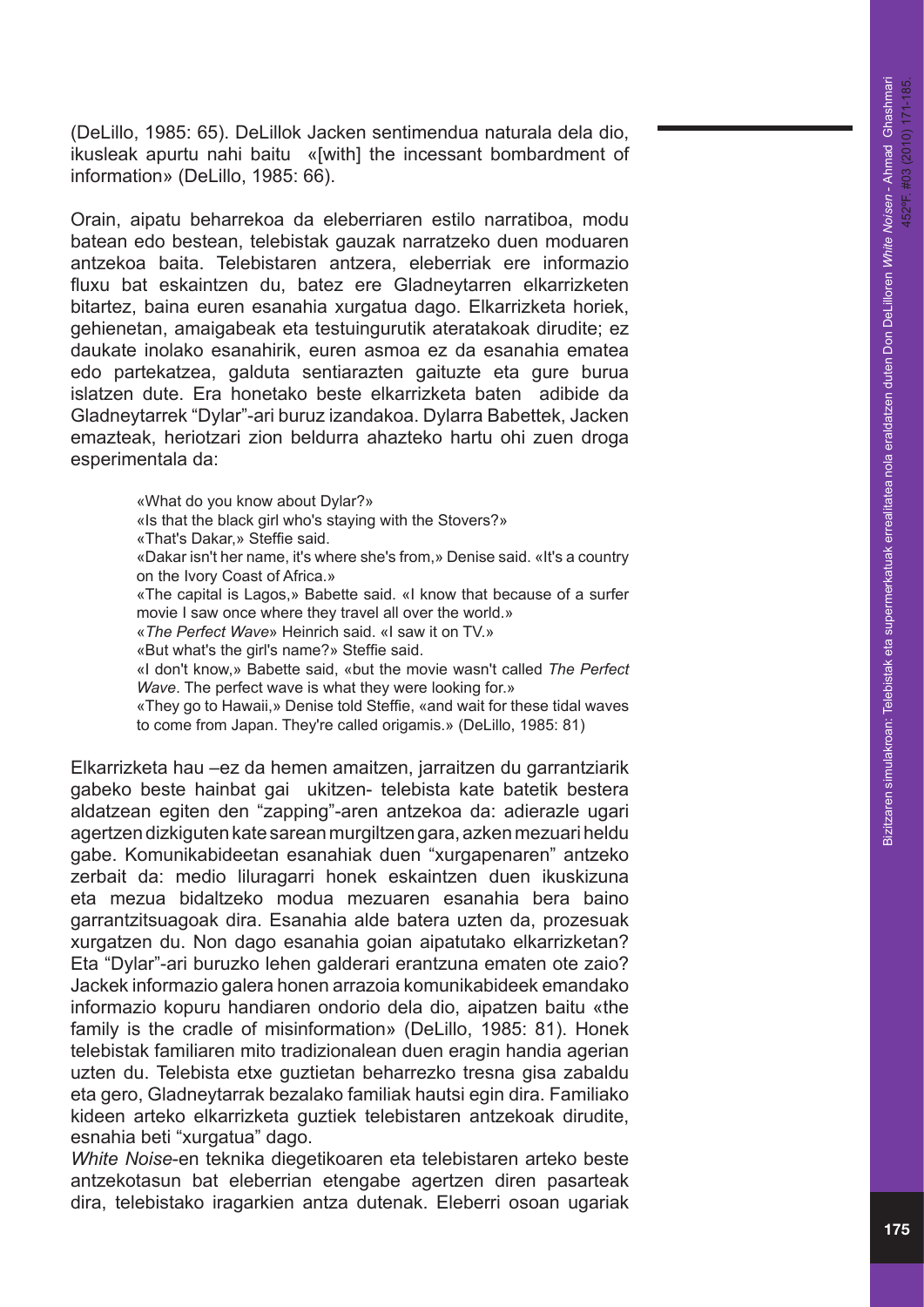dira honen adibideak. Pasarte hauetako batzuk telebistatik datoz, eta ekintzak eteten dituzte. Beste batzuek iragarkien antza dute, baina, Jackek azaldu bezala, erraz aurkitzen dute modua testuan ondo txertatuta agertzeko. Murrayk esaldi hauei "kantu" eta "mantra" deitzen die. Dirudienez, egungo kontsumo kultura honetan esaldi hauek ez dute bakarrik kontrolatzen kontsumitzaileen kontzientzia, baita inkontzientzia ere. DeLillok erabiltzen dituenean narratzailearen tokia betetzeko helburuarekin egiten du; izan ere, erakutsi nahi du nola Jack bezalako jendea komunikabideen hizkerak harrapatuta dagoen, eta nola konturatu gabe esaldi horiek errepikatzen dituen. Adibidez, Jackek bat-batean esaten du: «MasterCard, Visa, American Express» (DeLillo, 1985: 100). Nahiz eta esaldi honek testuingurutik aterata dagoela dirudien, kontsumitzaileen adierazleak zeintzuk diren argi uzten du, ez baitio inolako adieraziri erreferentziarik egiten. Beste adibide bat da Steffiek bere ametsetan markak aipatzen dituenean: «Toyota Corolla, Toyota Celica, Toyota Cressida» (DeLillo, 1985: 155). Honek erakusten du nola kontsumo gaiek kontsumitzaileen ametsetan eta inkontzientean eragina izan dezaketen (artikulu honetan aurrerago aztertuko dugu pasarte hau sakonago). Hirugarren adibide bat: «Random Access Memory, Acquired Immune Deficiency Syndrome, Mutual Assured Destruction» (DeLillo, 1985: 303). Badirudi esaldi hauek testuingurutik aterata daudela; izan ere, Jackek Estatu Batuen beste aurpegia ikusten duenean esaten ditu, hau da, kaosa ezaugarri duen Estatu Batuen existentziaz konturatzen denean. Pasarte hau kokatzen da Mink hiltzeko helburuarekin egiten duen bidaian (azken honek Dylarra sortu zuen eta, ondorioz, Babette manipulatu).

Kontutan hartzen badugu DeLillok hemen telebistaren narrazio estiloa imitatzen duela, pasarte honen erabilera erabat justifikatua egongo litzateke. Pasarte hauek telebistako iragarkien ordaintzat hartuak izan daitezke. McLuhanen arabera, komunikabidearen garrantzia adierazteko beharrezkoak dira mezua eta bere esanahia xurgatzen dituztenean. Bere ustez «seconds sandwiched between the hours of viewing» hauek ez diote beste aukerarik ematen forma narratiboari. Ziurtatzen du telebistako iragarkiek eragina dutela egungo literaturan («influencing contemporary literature» (McLuhan, 1967: 126)). Izan ere, telebista bizitzaren alderdi garrantzitsu bilakatzen hasi zen garaian arrazoi honengatik izan zen kritikatua (esate baterako, iragarkien ondorioz sortutako etenak zirela eta). McLuhanen arabera, kritika hauek jasotzeko arrazoia da jendeak ez duela ulertzen telebista beste errealitate bat dela –hipererrealitatea– «which demands different sensory responses» (128). John Fiske ere, bere liburu *Television Culture*n (1987), telebistaren narratzeko modu berezia ere du aipagai. Bere ustetan, iragarkiak narrazioa eteten duten momentuak dira, eta esanahia "xurgatzen" laguntzen dute. Defendatzen du: «the inevitable sequence of cause and effect that marks the progression of traditional narrative to its point of resolution is constantly interrupted in television by advertisements, promos,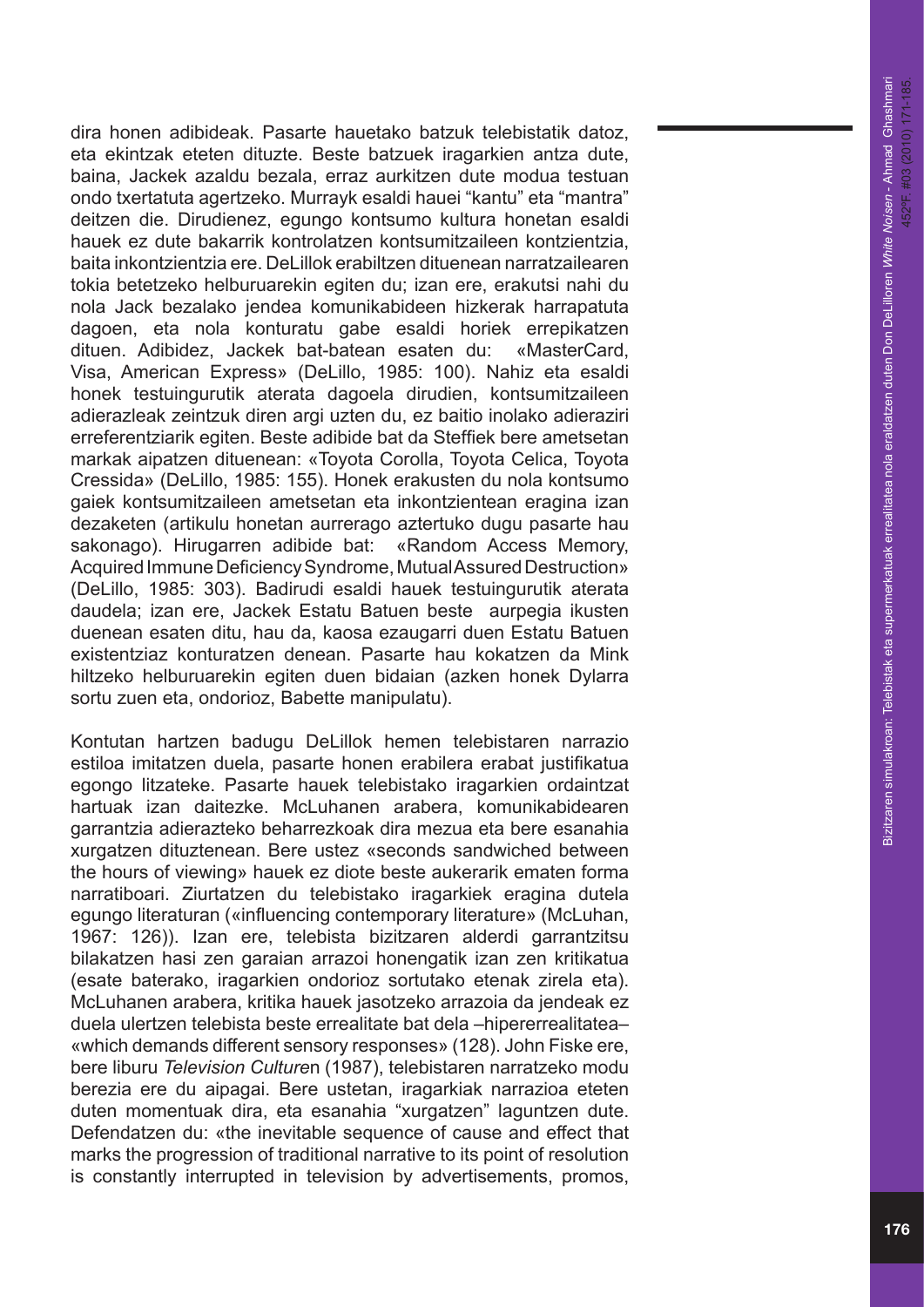spot announcements, and so on» (Fiske, 1987: 145).

Simulazioaren adibidea erabiliz erakusten du zein handia den komunikabideen eragina egungo azaleko bizitzan; tresna teknologikoek, ordenagailuek kasu, hipereerealitateari ematen diote lehentasuna, eta, ondorioz, errealitatea baino errealago bihurtzen dute. Eleberrian jazotzen den "SIMUVAC" gertaera ideia honen adierazle da. Jack eta bere familiak etxetik ihes egiten dute "Airbone Toxic Event"-a saihesteko, baina benetan teknikari talde baten frogen biktima baino ez dira. Teknikari hauek "SIMUVAC"-a ("Simulated Evacuation", ebakuazio simulatuaren laburdura) ari ziren frogatzen. Jack gerora konturatzen da talde hau egiten ari dena "simulazioa entsaiatzeko" ebakuazio bat baino ez dela, nahiz eta aitzakia hori bultzatzen duen istripua eta ebakuazioa bera errealak diren. Errealitatea bigarren planoan uzten da hipererrealitateari buruzko probak egiteko, eta honek esan nahi du hipererrealitateak lehentasuna duela eta errealitatearen ordena berria bihurtzen dela, ezagutzen dugun errealitatea baino errealagaoa. "Airbone Toxic Event"ak eragindako ebakuazio erreala garrantzitsuagoa den zerbaiten entsegu hutsa baino ez da, ebakuazio simulatua, alegia. Interesgarriagoa dena da ebakuazio errealak kaotikoa eta antolatu gabea dirudiela, nahiz eta geroago, taldeak ebakuazio simulatua aurrera eramaten duenean, oso antolatu eta ordenatua dirudien.

"SIMUVAC" taldeak salbamendu neurri gisa azaltzen du simulazio prozesua, etorkizuneko hondamendiak erraz ekiditen lagunduko diguna. Beldurrak eta errealitateko indarkeriak eragiten dute jendeari simulazioak gustatzea eta hipererrealitateak beren bizitzen kontrola hartzea. Taldeko teknikari batek dio: «The more we rehearse disaster, the faster we'll be from the real thing» (DeLillo, 1985: 205). Jendearen eguneroko kezken adibide bat ere hartzen du eta aipatzen du hipererrealitatea simulatzea konponbide bat izan litekeela: «Life seems to work that way doesn't it? You take your umbrella to the office seventeen straight days, not a drop of rain. The first day you leave it at home, record-breaking down pour.» (DeLillo, 1985: 205). Baudrillardek, *Simulations-*en, detaile osoarekin eskaintzen du simulazio prozesuaren azalpen bat, eta esaten digu nola simulakroa hipererrealitatearen barne kode eta ereduen ondorioz sortzen den:

> Simulation is characterized by a precession of the model, of all models around the merest fact –the models come first, and their orbital (like the bomb) circulation constitutes the genuine magnetic field of events. Facts no longer have any trajectory of their own, they arise at the intersection of the models; a single fact may even by engendered by all the models at once. This anticipation, this precession, this short circuit (no more divergence of meaning, no more dialectic polarity, no more negative electricity or implosion of poles) is what each time allows for all the possible interpretations, even the most contradictory –all are true, in the sense that their truth is exchangeable, in the image of models from which they proceed in a generalized cycle. (Baudrillard, 1983: 32)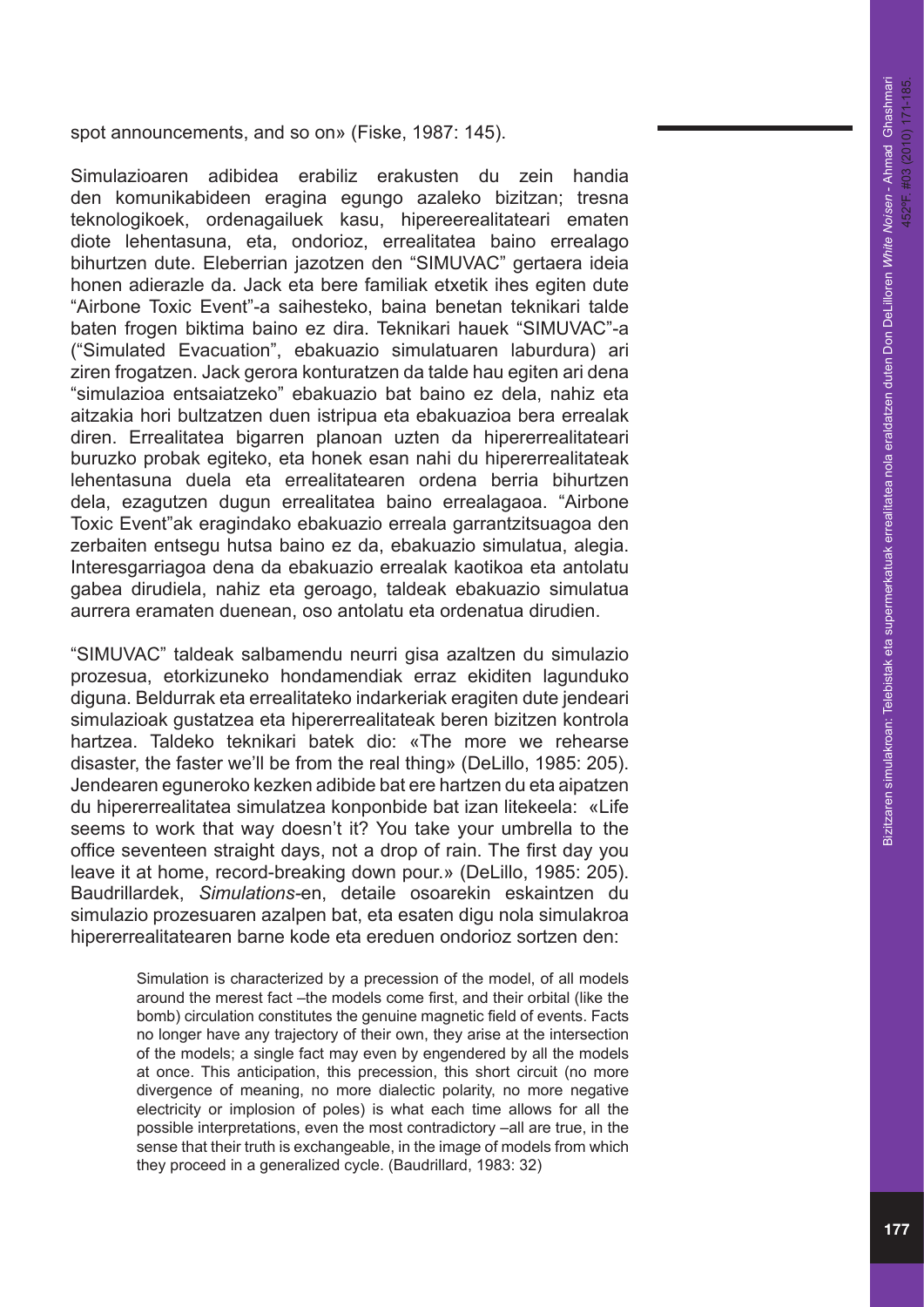Simulakroa jendeak sinistu nahi duena da; beren eguneroko bizitza azaltzeko simulakroan oinarritzen dira. *White Noise*n Gladneytarrek telebistan ikusten denari edo irratian esaten denari egiten diote erreferentzia eguneroko gertaerak azaltzeko. Heinrichek uko egiten dio eguraldia aztertzean bere zentzuengan konfiantza izateari eta erabakitzen du irratiak dioena itsuki sinistea. Uste du irratiko iragarpenean esaten den guztia egia dela. Heinrichek dio:

> «It's going to rain tonight.» «It's raining now,» I said. «The radio said tonight.» (DeLillo, 1985: 22)

Hemen, Heinrichek komunikabideen mezua erralitatea baino garrantzitsuagotzat hartzen du, eta momentuan bertan euria ari duela baino egiagoa dela uste du. Elkarrizketak Jackek modernista berantiar gisa duen dilema aurkezten du, gizarte postmodernoan (des)kokatuta baitago. Borrokatzen da zientziaren eta zentzu komunaren metanarratibotasunean itsuki konfiantza izateko. Irudiak menderatutako eta simulakroaren agindupeko mundu batekin egiten du topo; mundu honen ezaugarria, Lyotarden leman da: «the incredulity towards metanarratives» (Lyotard, 1979: xxiv). Hau da postmodernitatea. Jack saiatzen da sinisten duena defendatzen eta horretarako bere zentzumenek igertzen dutenaren froga enpirikoetan oinarritzen da (euria ari duela momentu horretan bertan), eta bere ustez, ezin da onartu zentzurik ez duen «just because it's said on the radio… we have to suspend belief in the evidence of our senses» (DeLillo, 1985: 22-3). Heinrichek, postmoderno baten ikuspuntutik alegia, bere aitari erantzuten dio simulakroen barneko egunotako bizimoduak gizakiaren zentzumenak okertzat hartzen dituela gehienetan, eta horregatik irudian, eguraldi iragarpenetan eta ordenagailuan sinistu behar dugula. Heinrichek honelaxe ondorioztatzen du: «this has been proved in the laboratory» (DeLillo, 1985: 23).

Modernista berantiarra bada ere, Jackek ezin dio ihes egin simulakroaren hipererrealitatearen eraginari. Desberdintasun handia dago Jacken nortasunean "SIMUVAC" taldeak antolatutako "Airobone Toxic Event"-aren aurreko eta ondorengo Jacken artean. Jacken bizitza pantailan agertzen den datuen arabera aldatzen da, batez ere informazio honek ziurtatzen duenean "Nyodene Derivative" gas toxikoaren arriskupean dagoela, eta bere heriotza saihestezina dela. Jackek bere buruari galdetzen dio nola gerta daitekeen hau, eta teknikariaren erantzuna honakoa da: «I didn't say it. The computer did. The whole system says it.» (DeLillo, 1985: 141). Teknikariak hau esateko duen moduagatik badirudi denek sinisten duten egia bati erreferrentzia egiten diola: simulakroan daude, jainko orojakitunaren menpe dira. Jackentzat hau hain erraz onartu ezin den zerbait da, eta berarengan beldur handia eta ezinegona sortzen du, baina,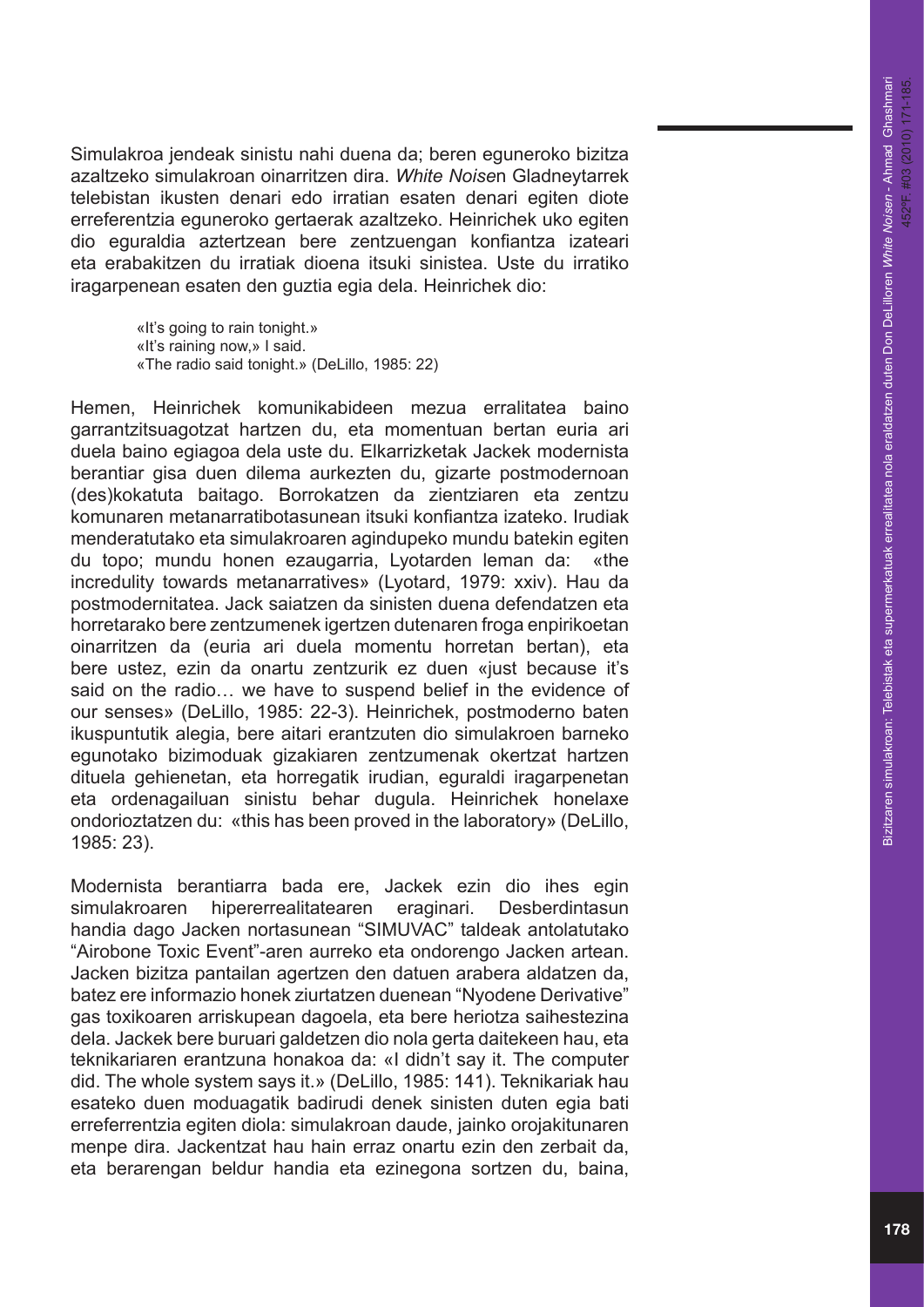sakonean, hipererrealitate honetan sinisten hasten da: «just means you are the sum total of your data. No man escapes that» (DeLillo, 1985: 141).

Simulakroa, egunotako bizitzaren ezaugarri menderatzailea bihurtzen ari da, zabaltzen ari da eta pertsonen gaixotasun sentimena ere bereganatzen du. Jendeak, gaixotasunen sintomak aztertzerako garaian, simulakroengan du konfiantza gehiago beren zentzumen zuzenetan baino. Steffie eta Denisek *déjà vu* bat daukate "Airbone Toxic Effect"-aren ostean, eta Babettek iradokitzen du konponbidea irratia itzaltzea izan daitekeela:

> «So the girls can't hear. They haven't got beyond *déjà vu.* I want to keep it that way.» «What if the symptoms are real?» «How could they be real?» «Why couldn't they be real?» «They get them only when they are broadcast,» she whispered. (DeLillo, 1985: 133)

Orain, erreferentzia egin diezaiekegu Baudrillarden simulakroaren aginduei. Gertakizun honek erakusten digu nola hirugarren-ordeneko simulakroak eta irudiak jatorriari aurrejartzen zaizkion edo ezabatu egiten dituen. Baudrillardek desberdintzen du "itxurak egitea", lehen mailako simulakroei erreferentzia egiten diena, eta "simulazioa", hirugarren mailako simulakroei dagokiena. Gaixotasunen adibide bat ere ematen du; berak dio: «Someone who feigns an illness can simply go to bed and pretend he is ill. Someone who simulates an illness produces in himself some of the symptoms.» (Baudrillard, 1988: 168). Argudiatzen du itxurak egiteak errealitateari maskara bat baino ez diola jartzen, baina desberdintasuna hori dela, simulakroan ezin baita jakin zer den egia eta zer faltsua. Gainera, gehitzen du: «Psychology and medicine stop at this point, before a thereafter undiscoverable truth of the illness.» (Baudrillard, 1988: 169) Psikologia eta medikuntzak errealitateari egiten diote aurre, baina gaixotasunen sintoma simulatuei dagokionean ez dute balio, eta medikuntzak bere esanahia galtzen du benetako eta errealitateko gaixotasunak soilik senda ditzakeelako.

Esan bezala, gaixotasunen sintomak simulatu daitezke, eta beraz, hipererrealitatearen munduari dagozkie eta ezin dira faltsutu. *Déjà vu-*ra bueltatuz, garrantzitsua da aipatzea sintoma hau ere simulatua izan daitekeela. *Déjà vu* bera simulakro bat da, benetako ekintzari aurrejartzen zaion irudi mentala. Denbora bat pasa eta gero, bizitza errealean simulakroan bizitako gertakizunaren antzeko zerbait gertatzen bazaigu, simulakroan bizitakoaren arabera neurtuko dugu bizitza errealeko ekintza hau erreala den edo ez; honek frogatzen du simulakroa bera errealitatea baino errealago bihur daitekeela. Honen adibide onena aurretik aipatutako "SIMUVAC" dugu: simulakroarekin konparatuta, errealitateak askoz garrantzi gutxiago du, eta erreala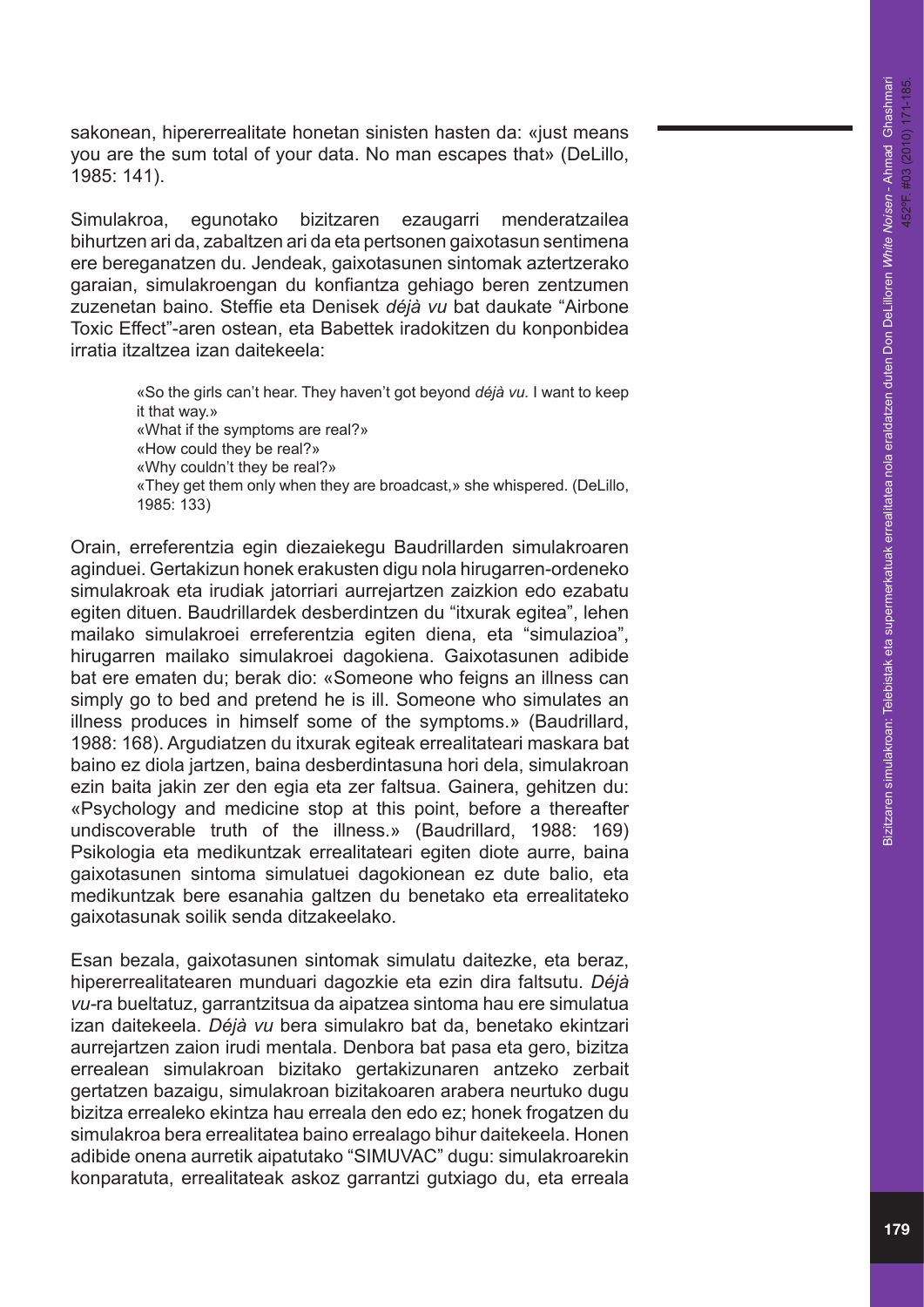simulatutakoaren entsegu bilakatzen da, alegia, simulatutako egoera erreala bera baino errealagoa bihurtzen da. Era berean, *déjà vu* burmuinak benetako gertakizun erreala gertatu baino askoz lehenago sortzen duen simulakro bat da; beranduago, gertakizun erreala gertatzen denean, erreala izatea edo ez simulakroaren arabera neurtzen dugu, *déjà vu-*aren arabera*.* 

Postmodernismoaren ezaugarri garrantzitsuenetako bat esanahiaren galera da, adierazirik edo azken esanahirik ez duten adierazle zerrenda amaigabea baita. *White Noise*n, *Déjà vu-*aren atalean, DeLillok oso ondo adierazten du irudi esanguratsu baten bidez adierazleen zerrenda amaigabearen ideia. Badakigu arrunta dela jendeak eguneroko bizitzarekin erlazionatutako *déjà vu*ak izatea, baina, DeLillok oso adibide adimentsua ematen du, nik "*déjà vu* ren *déjà vu-*tzea" deitzen dudana. Jack eta bere emazte Babettek beren seme-alabek izandako *déjà vu-*ari buruz hitz egiten dutenean kokatzen da. Momentu batean Babettek aipatzen du:

> «This happened before,» she said finally «What happened before?» «Eating yogurt, sitting here, talking about déjà vu.» (DeLillo, 1985: 133)

Babettek hemen *déjà vu* baten *déjà vu* bat dauka, amesten ari zarela amestearen antzeko gertaera, alegia. Amaierarik gabeko irudi zerrendari erreferentzia egiten dieten pasarteak postmodernitatearen azalekotasun eta sakontasun ezaren isla dira. Bizimodu postmodernoa irudi eta kode ugarik bonbardatzen dute, eta orginaltasunaren aztarnak aurkitzea zaila da. Murrayk Jack «ESTATU BATUETAN ARGAZKI GEHIEN EGITEN ZAIZKION ALETEGIRA» eramaten duenean, ezin dute benetan aletegiaren benetako esperientzia bizi, benetako aletegia desagertua egongo balitz bezala eta horren ordez berari erreferentzia egiten dioten markak baino egongo ez balira bezala. Murrayk Jacki esaten dio: «no one sees the barn…once you've seen the signs about the barn, it becomes impossible to see the barn.» (DeLillo, 1985: 12) Garai postmodernoak, Baudrillarden arabera, ezaugarritzat du irudiak originaltasunari gailendu zaizkiela; honela deskribatzen du prozesua egileak: «the murderous capacity of images: murderers of the real» (Baudrillard, 1988: 170). Bere ustez, iraganean, irudien "gaitasun hiltzaile" honek aurretik errealaren bitartekaria zen erreprezentazio gaitasun bat zuen, «a sign could refer to the depth of meaning, that a sign could exchange for meaning and that something could guarantee this exchange,» (Baudrillard, 1988: 170), baina orain, esanahiaren sistema osoa hondatu egin da eta ez dauka indarrik, «it is no longer anything but a gigantic simulacrum» (Baudrillard, 1988: 170).

Aletegiaren pasartean antzeko gauza bat gertatzen da; irudiak eta zeinuak errealari gailendu zaizkie, eta erreala ezabatzeraino ere heldu dira. DeLillok aletegiari buruz egiten duen deskribapenean,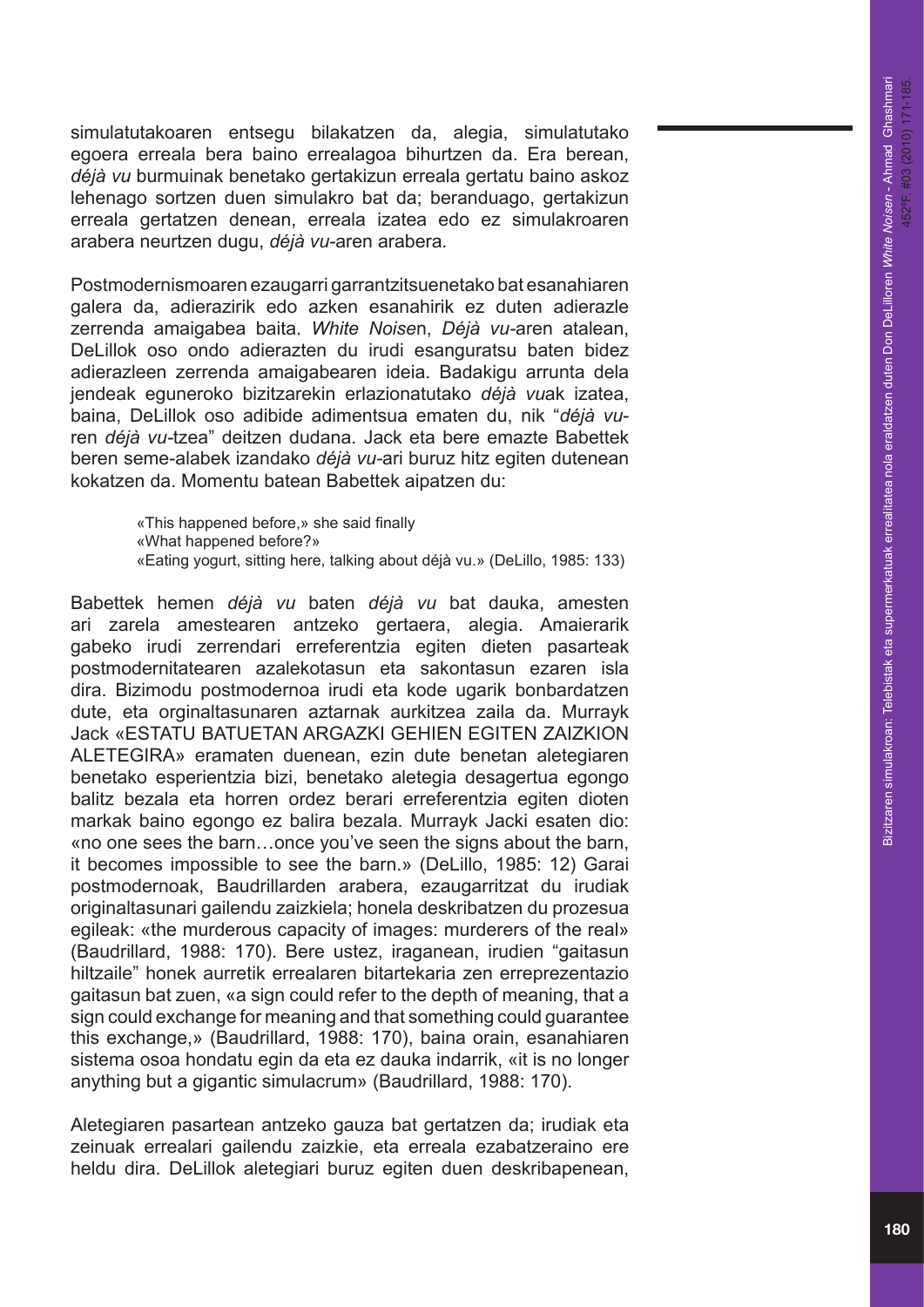irudi, zeinu, kamera, argazki eta argazkilariei ematen die garrantzi gehiago aletegiari baino. Bere deskribapenean, jendea ez da toki horretara bertaratzen benetako aletegiaren esperientzia bizitzeko asmoarekin, baizik eta hari argazkiak ateratzera. Aletegiari egindako argazkiak dira turistek nahi dutena, ez aletegia bera; horren adibide da argazkiak ateratzen dituen jendeari ateratzen dizkietala argazkiak, eta honek defendatzen duen ideia da adierazle eta irudi ugariak ez doazela azalekotasunetik haratago, eta irudiei soilik egiten dietela erreferentzia. Roland Barthes-ek, bere liburu *S/Z-*n (1974) aipatzen du argazkilaritza postmodernoaren ezaugarria originaltasun eza dela. Argudiatzen du garai honetan artea kopia hutsa dela, eta esaten du prozesua ez dela erreala kopiatzea, baizik eta dagoeneko kopiatua dagoen hori kopiatzea. Errealitatearen erreferentzia galdu izanaren momentu nostalgiko batean, Murrayk dio:

> What was the barn like before it was photographed? he said. What did it look like, how was it different from other barns, how was it similar to other barns? We can't answer these questions because we've read the signs, seen the whole people snapping the pictures we can't get outside the aura. We're here, we're now. (DeLillo, 1985: 13)

Murrayren azken hitzen «we're here, we're now» interpretazio bat izan daiteke simulazioaren garaiak eguneroko bizitzan izandako eragina itzela izan dela, eta iragan edo etorkizunari duten zentzua ere kendu diela. Baudrillardek *America* (1986) bere liburu ezagunean dioenari jarraiki, jendea, batez ere egungo Esatu Batuetan, bizi da « [in] a perpetual present…in a perpetual simulation, in a perpetual present of signs» (Baudrillard, 1986: 18).

DeLillok *White Noise*n deskribatzen duen gai nagusietako bat da kontsumo kulturaren sorrera gerra osteko, industria osteko gizartean. Kontsumoak, kultura berri honek, orain esanahi berria dauka. Jendeak ez ditu produktuak erosten daukaten erabileragatik, edo behar dituztelako; ordea, eleberrian ikusten dugun bezala, jendea erosketetara joaten da gauzak erosteak estasi antzeko bat sorrarazten dielako. Supermerkatua, merkataritza gunea eta hipermerkatua postmodernitateko kontsumitzaileen Meka bilakatu dira.

Kontsumo kultura berrian errealaren esperientzia desagertu egin da eta errealitatea heriotzarekin borrokan dago. Supermerkatuak toki irekiak eskaintzen ditu, diseinu zainduak, kolore argiak, era askotako produktuak, hau guztia "ikuskizuna" sortzeko, kontsumitzailea zerbait erostera bultzatzeko horretarako asmorik ez duenean ere. Baudrillarden arabera, supermerkatua «goes far beyond consumption, and the objects no longer have a specific reality there: what is primary is their serial, circular, spectacular arrangement» (DeLillo, 1985: 55). *White Noise*ko hasierako orrialdeetan Denisek eta Steffiek Babbetek behar ez dituen gauzak edo jango ez dituenak erosteko duen ohiturari buruz hitz egiten dute. Denisek dio: «she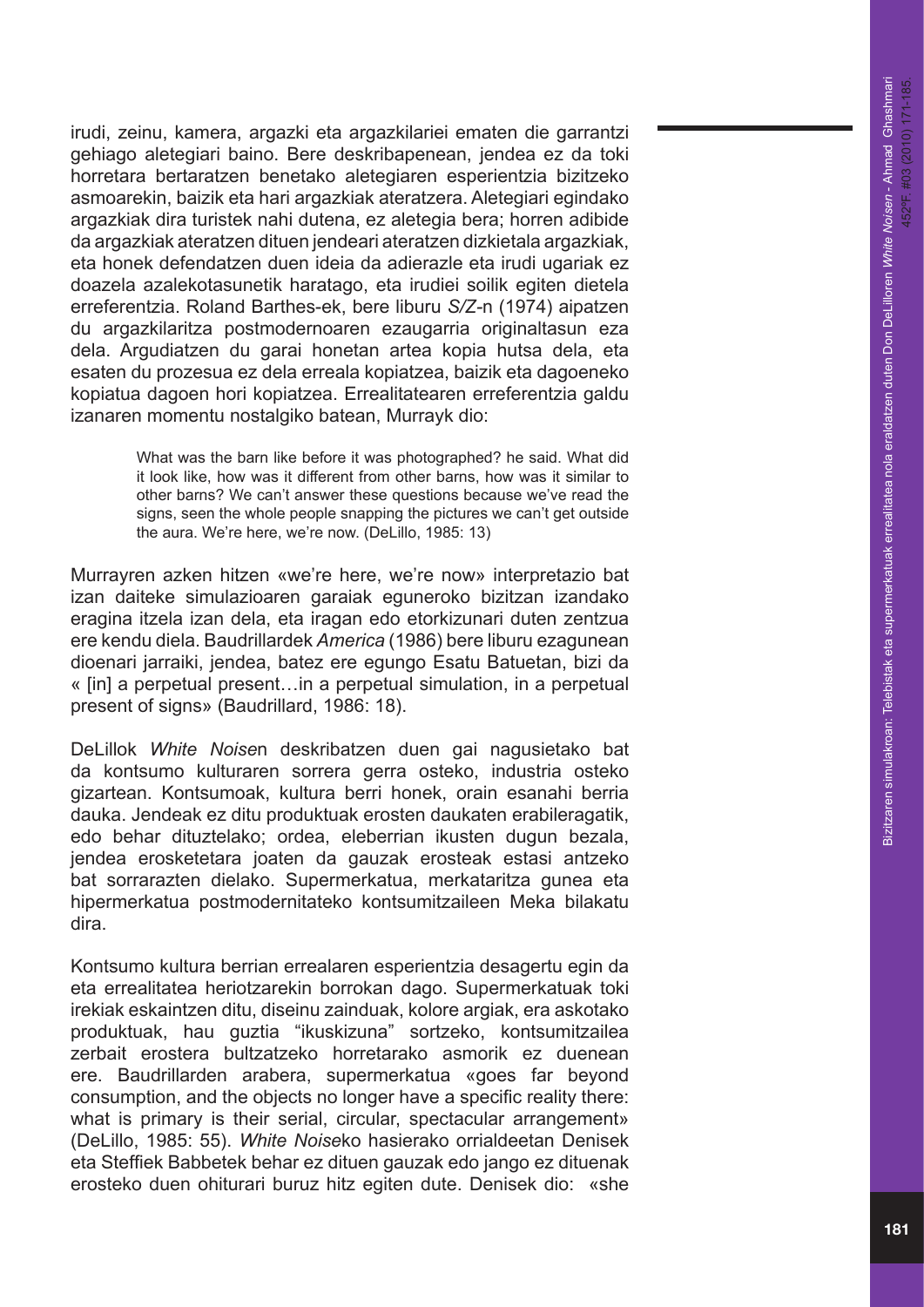thinks if she keeps buying it, she'll have to eat it just to get rid of it. It's like she's trying to trick herself» (DeLillo, 1985: 7). Kontsumo kulturan, «erosteagatik erosten da», eta hau da zehazki Jacki entzuten dioguna bere familia osoarekin merkataritza-gunera erosketetara joaten denean, hain "garesti" sentitzen denean erosten duelako. Esaten du: «I shopped for its sake, looking and touching, inspecting merchandize I had no intention of buying, then buying it» (DeLillo, 1985: 84).

Telebistako pantailan gertatzen denaren antzera, supermerkatuan simulazioa eta irudia errealitateari gailendu zaizkio. Koloreek, produktuen tamainak eta bilgarriek erosleak erakartzen dituzte; azalekoak erakartzen du arreta, azalekoak pizten du gauzak erosteko grina gauza horiek beharrezkoak ez direnean ere. Supermerkatuan dagoela, Murrayk gogoeta egiten du:

> Everything is concealed in symbolism, hidden by veils of mystery and layers of cultural material. But it's psychic data, absolutely…All the letters and numbers are here, all the colors of the spectrum, all the voices and sounds, all the code words and ceremonial phrases. It's just a question of deciphering, rearranging, peeling off the layers of unspeakablity. (DeLillo, 1985: 39)

Kontsumo kulturak produktuz, iragarkiz eta kontsumoz osatutako mundua sortzen du. Supermerkatua produktuen ikuskizuna da eta errealitatea ezabatu ostean hipererrealitatearekin ordezkatu du, produktu errealak ordezkatzen dituen azalekotasunarekin konpara daitekeena. Kontsumitzailea eldarnio egoeran jartzen du. Kontsumitzaileek estasi antzeko bat sentitzen dute erosketak egitean, « [as] the sense of well-being, the security and the contentment these products brought…it seemed we had achieved a fullness of being» (DeLillo, 1985: 20).

Supermerkatuak, kontsumo kulturaren erakusle nagusiak, eta produktuek esaten diete erosleei nor diren, eta kontsumitzaileak saiatzen dira beren eguneroko bizitzako galderei erantzunak aurkitzen erosten dituzten gauzen arabera. Identitatearen bila dabiltza, beraien kontsumo identitate berriaren bila. *Living for Ethics: Responsible Consumption in Everyday Life* izeneko saiakeran, Nil Ozcaglar-Toulousek esaten du:

> It seems difficult for a responsible consumer to develop and maintain a coherent sense of being in a consuming society. The consuming society has gradually turned out to be a constraint, a moral or an institution imposed upon the consumer. In this societal model, individuals seem to be or feel uniformed. The search for uniqueness and «self» becomes difficult because of the anguish and awkwardness related to the risk of marginality. In the consuming society, consumers express their extended self through their purchases. (Ozcaglar-Toulouse, 2007: 423-24)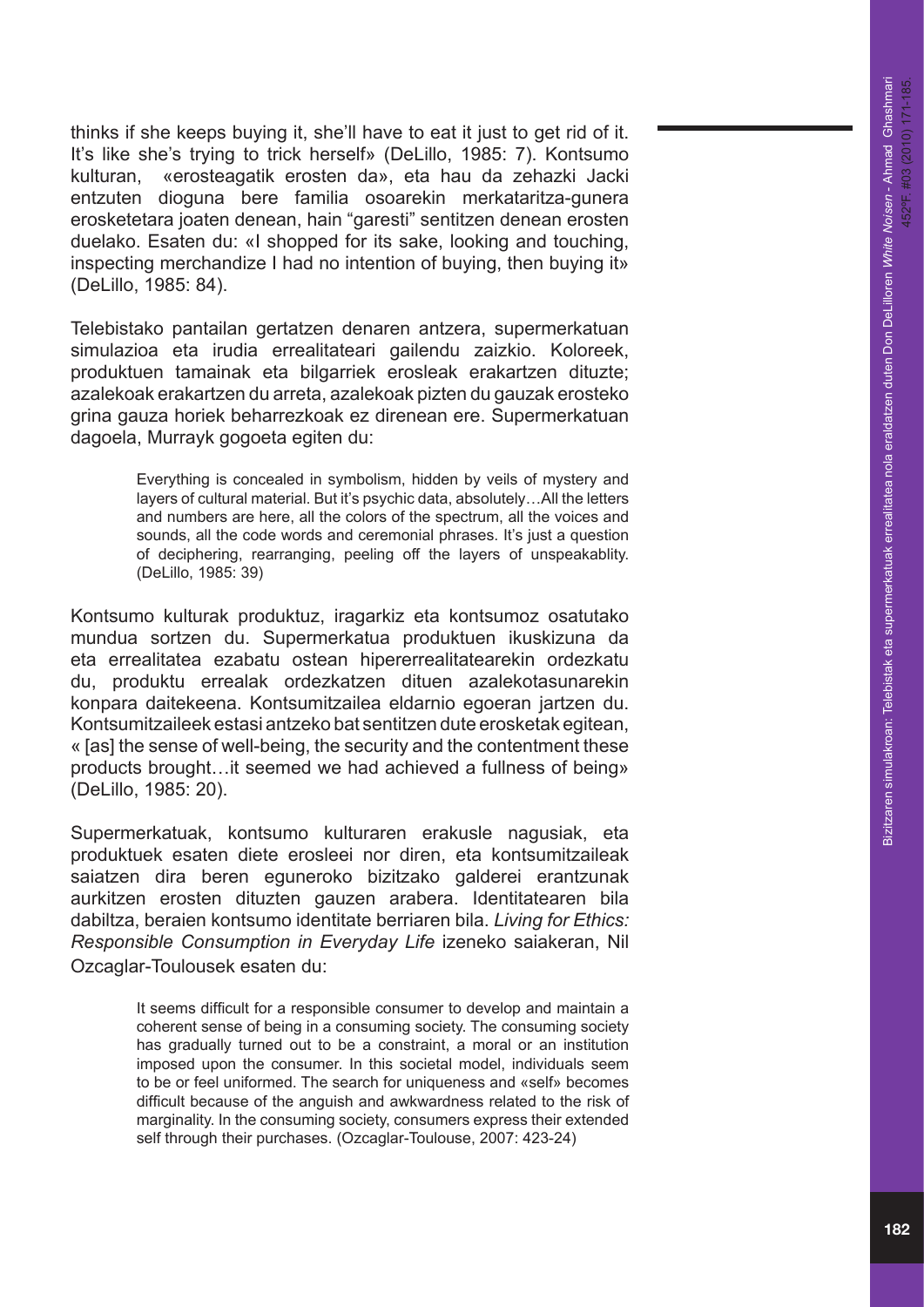Egungo Estatu Batuetan, telebista eta kontsumo kultura beharbeharrezkoak dira. Nazioarteko enpresek telebista eta beste komunikabide batzuk manipulatu dituzte mundo osoa kontsumoan murgiltzeko. Telebistako iragarkiek, *White Noise*n erakusten den bezala, eragin handia daukate kontsumitzaileen jarreretan. Christopher Lindnerren arabera, honek «shows consumer objects hijacking the thoughts and driving the imaginations of a mesmerized spectator. It speaks of a mind turned into consumer practices and desires.» (Lindner, 2003: 139) Telebistako iragarkiek kontsumitzailearen kontzientzia produktuekin gogaitu dute. *White Noise*n Steffie kontsumo kulturak erabat harrapatutakoen ereduetako bat da, eta bere inkontzientea produktuek kolonizatu dute. Honen lehenengo sintomak agerian geratzen zaizkigu Jackek telebistaren aurrean eserita ikusten duenean, adi-adi begira aparailuari eta bere ezpainak mugitzen «attempting to match the words as they were spoken» (DeLillo, 1985: 84). Eleberrian aurrerago ere ikusi daiteke kontsumismoaren eragina Steffieren inkontzientean bere ametsetan produktuen izenak errepikatzen dituenean. Jackek harrituta begiratzen dio, «She was only repeating some TV voice. Toyota Corolla, Toyota Celica, Toyota Cressida. Supranational names, computer-generated, more or less universally pronounceable. Part of every child's brain noise.» (DeLillo, 1985: 155) Baina hemen, kontsumo kultura onartu izana ume baten burmuinaren ezaugarria baino besterik ez al da? Edo kontsumo gizarte osoaren inkontzientearen ezaugarri? Uste dut DeLilloren "ume" hitzaren erabilera kasu honetan ironikoa edo metaforikoa dela. Ironikoa izan daiteke, lehen irakurtektan ulertu ahal baita gizartea ez duela kontsumo fetitxistak hartu eta umeek bakarrik sufritzen dutela bere eragina. Ironiaren beste adibide bat da Jackek ikusten duenean Wilder «trying to grab items whose shape and radiance excited his system of sensory analysis» (DeLillo, 1985: 167*).* Wilder bezalako umeak bakarrik erakartzen ote dituzte kolore eta diseinu askotako kutxek? Umeak bakarrik bultzatzen al dituzte dendara erostera joatera? Uste dut zinikoa dela hemen, gizarte osoa ikusi dugulako supermerkatuan antzeko jarrera duela, errealitatea eta esanahiaren erreferentzia galduta eta azalekotasunarekin jolasean, kolore eta formek bereganatu dutelarik beraien kontsumitzaile arreta.

Bestalde, DeLilloren "ume" hitza metaforatzat hartzen badugu, "zahar" hitzari ematen dion erabilera ere kontutan hartu behar dugu. Wilderrek merkataritza guneko gauzak hartzen saiatzen den pasarte berean bertan, aipatzen du "adineko" jendea galduta dagoela dirudiela merkataritza guneko hesi distiratsuen artean. Uste dut, DeLillo hemen, eta baita eleberriko beste momentu batzuetan ere, "ume" hitza ari dela erabiltzen "postmodernoei" erreferntzia egiteko, eta "zahar" hitza "modernisteak" islatzeko. Jackek dio: «Older people in particular were susceptible to news of impending calamity, as it was forecast on TV by grave men standing before digital radar maps» (DeLillo, 1985: 167). Behin baino gehaigotan aurkezten ditu pertsona zaharrak harrituta egongo balira bezala, gizarte postmoderno honetan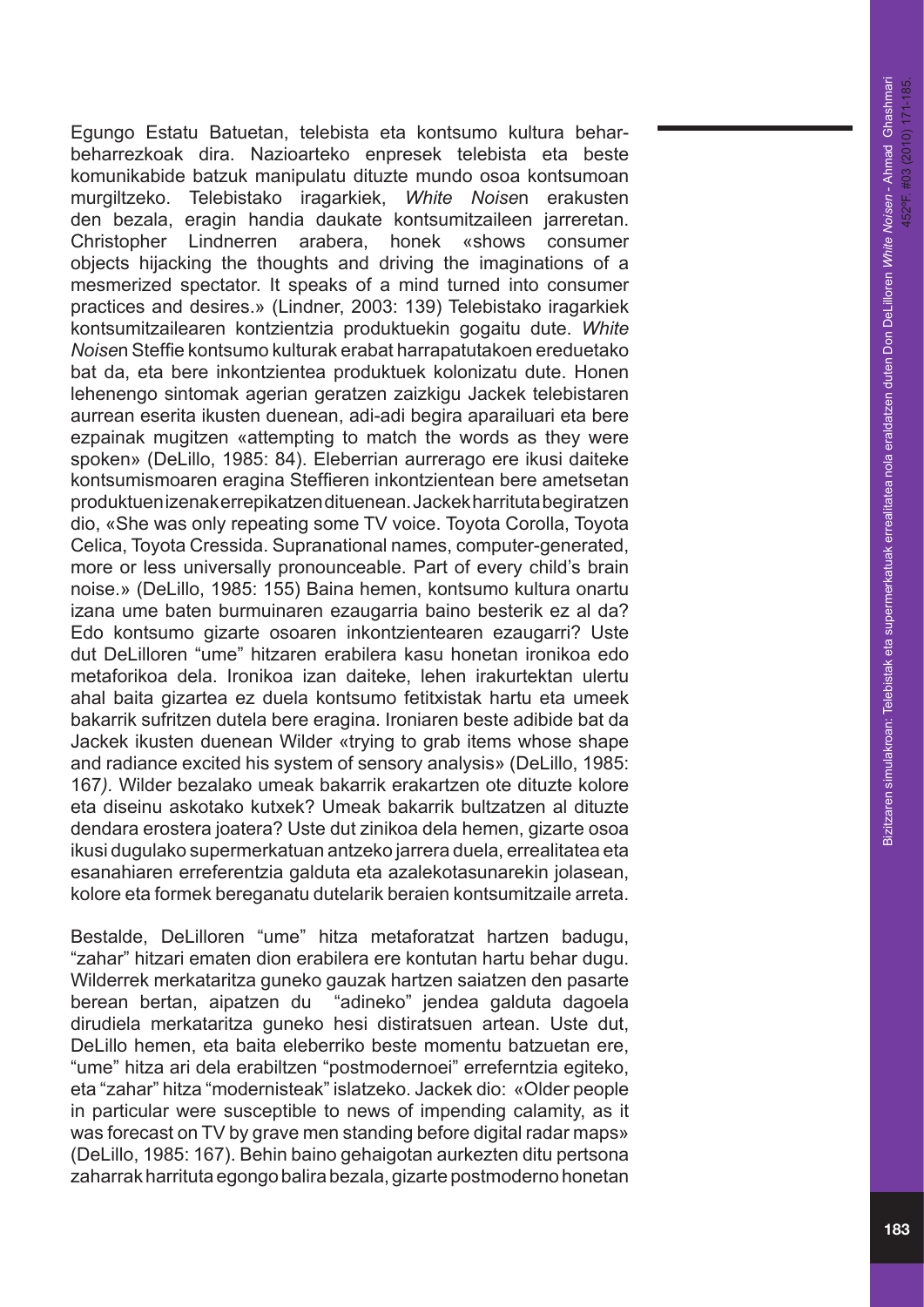beldurtuta eta galduta. Mr. Treadwell, Babettek aldizkariak irakurri ohi zizkion itsua, da DeLillok deskribatzen dituen "adineko" horietako bat. Treadwell eta bere arreba galdu egiten dira merkataritza gunean eta hainbat egunetan han harrapatuta geratzen dira, noraezean eta beldurtuta. Merkataritza gune handi-handi batean galduta egotea postmodernismoaren garaian gertatutako aldaketa erraldoi guztiei aurre egiteko modernistek duten gaitasun eza gisa interpreta daiteke.

*White Noise* gaur egungo Esatu Batuetako mundu postmodernoan murgiltzen zaituen eleberria da. DeLillok arrakasta handiz artelan bat egin du Estatu Batuetako benetako kultura postmodernoa deskribatzeko. DeLilloren pertsonaientzat, egungo Estatu Batuetako errealitatea erabat artifiziala bihurtu da, eta honen arrazoia da komunikabideak, eta batez ere telebista eta irratia, bere bizitzetan sartu izana. Tresna teknologiko hauek errealitatea hipererrealitate bihurtu dute. Jendea arrotz hasi da sentitzen errealitatean, eta simulazioetan bilatzen du batesa. Telebista, irudi eta zurrumurru amaigabeekin, giza bizitzaren alderdi guztietan sartzen da. Masen komunikabideek lagundu egin dute kontsumo kultura zabaltzen. Jendea itsututa dago supermerkatu eta merkataritza guneetako eldarnio eta simulazioekin. Toki hauek alegiazko errealitate bat sortu dute eta jendeak guztiaren modu desberdinetan hautematen ditu gauzak bertan. Hipererreala den eremu hau uzten dutenean, triste sentitzen dira. Jackek, erosketetatik etorri eta gero, dio: «We went to our respective rooms, wishing to be alone» (DeLillo, 1985: 84). Jackek ezin dio azalpenik eman azalekotasunetan, irudietan, kodeetan eta zeinuetan oinarritzen den hipererrealitate honi ez daukalako ez jatorririk eta ez antzekotasunik errealitatearekin. Jackek honek sortzen dion kezka adierazten du esaten duenean: «What good is knowledge if it just floats in the air? It goes from computer to computer. It changes and grows every second. But nobody actually knows anything» (DeLillo, 1985: 148-49).

Ondorio gisa: telknologiak jendeari aukera ematen dio hipererreala den simulazio batean bizitzeko, eta laguntzen die beraien atzean uzten indarkeria, izugarrikeria edo benetako heriotza gogorarazten dien edozer. Murrayk deskribatzen du supermerkatua jendearen espiritualtasuna zamatzen duen toki bezala, berak dio: «It prepares us, it's a getaway or pathway» (DeLillo, 1985: 37). Supermerkatua errealitatearen «ihesbide» bat da. Era berean, jendea erosiz eta kontsumituz saiatzen da heriotzaren zentzua ezabatzen; estasia sentitzen dute erosketa handiak egiten dituztenean. Sakonsakonean, jendeak badaki teknologiak sortutako bozkario eta zirrara honek gutxi irauten duela, eta laister bueltatuko direla, telebista, zine edo supermerkatuark eragindako eldarnioa bukatzean, beraientzat beldurgarria den errealitatera.